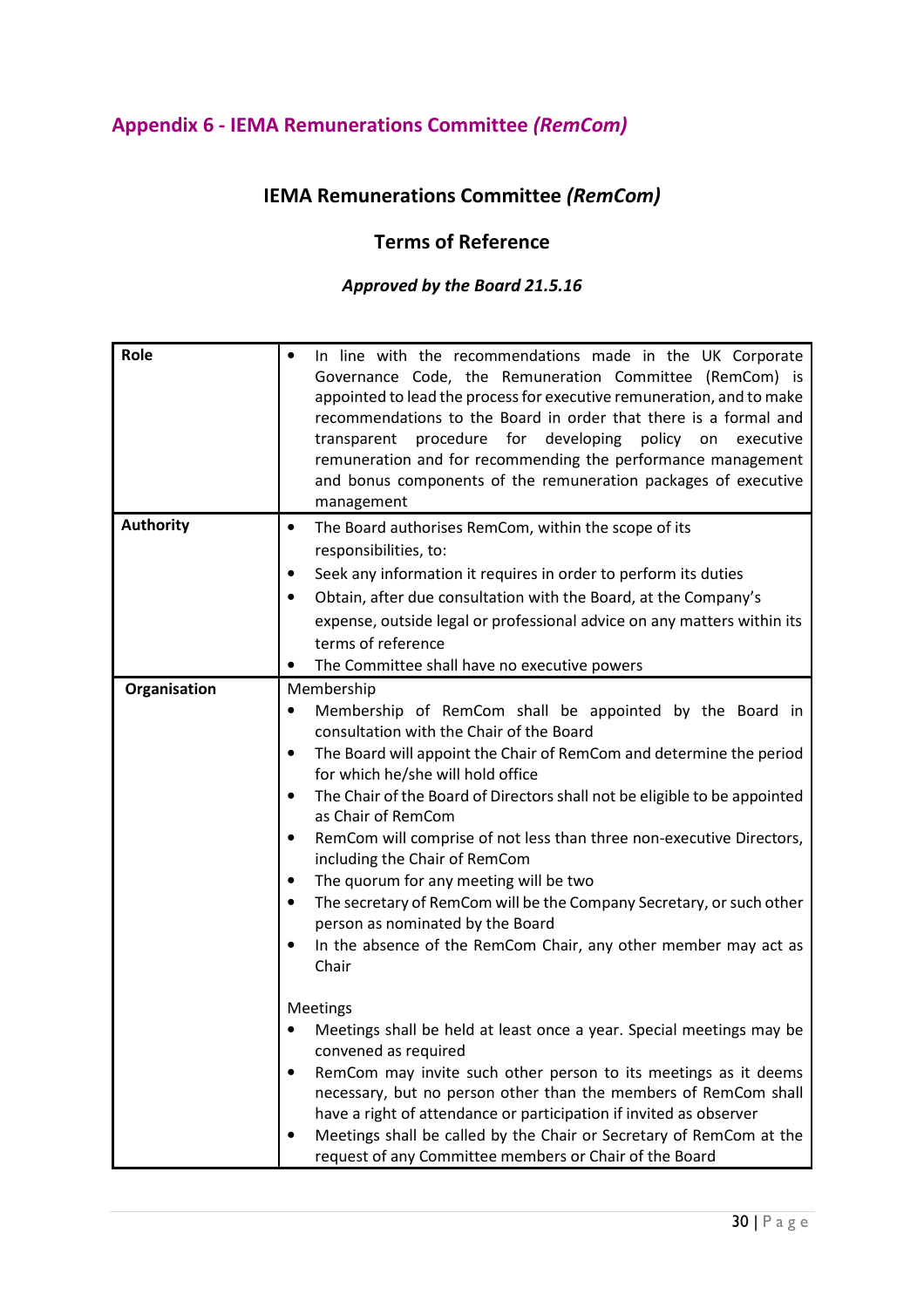|                                              | The proceedings and resolutions of all meetings of RemCom, including<br>the names of those present and in attendance, will be minuted and<br>circulated promptly to all members of RemCom<br>No RemCom attendee shall participate in any discussion or decision on<br>$\bullet$<br>their own remuneration<br>The Chair of RemCom shall attend the Annual General Meeting and be<br>prepared to respond to any questions on RemCom activities                                                                                                                                                                                                                                                                                                                                                                                                                                                                                                                                                                                                                                                                                                                                                                                                                                                                                                                                                                                                                                                                                                                                                                                                                                                                                                                                              |
|----------------------------------------------|-------------------------------------------------------------------------------------------------------------------------------------------------------------------------------------------------------------------------------------------------------------------------------------------------------------------------------------------------------------------------------------------------------------------------------------------------------------------------------------------------------------------------------------------------------------------------------------------------------------------------------------------------------------------------------------------------------------------------------------------------------------------------------------------------------------------------------------------------------------------------------------------------------------------------------------------------------------------------------------------------------------------------------------------------------------------------------------------------------------------------------------------------------------------------------------------------------------------------------------------------------------------------------------------------------------------------------------------------------------------------------------------------------------------------------------------------------------------------------------------------------------------------------------------------------------------------------------------------------------------------------------------------------------------------------------------------------------------------------------------------------------------------------------------|
| <b>Duties and</b><br><b>Responsibilities</b> | Recommend for approval by the Board the framework or broad policy<br>$\bullet$<br>for the remuneration of the Chief Executive, such other members of<br>the executive management as it is designated to consider<br>Ensure that members of the executive management of the Company<br>are provided with appropriate incentives to encourage enhanced<br>performance and are, in a fair and responsible manner, rewarded for<br>their individual contributions to the success of the Company and for<br>efforts that are above and beyond those specified in the job description<br>Review the design of, and determine targets for, any performance<br>related pay schemes operated by the Company and approve the total<br>annual payments made under such schemes<br>Review the policy for, and the scope of, pension arrangements for the<br>Chief Executive Officer, and other senior executives as required<br>In determining such packages and arrangements, give due regard to<br>$\bullet$<br>any relevant legal requirements and recommendations in the UK<br>Corporate Governance Code<br>Review that the implementation of any contractual terms and any<br>payments made on termination, are fair to the individual and the<br>Company and that failure is not rewarded and that the duty to mitigate<br>loss is fully recognised<br>When setting remuneration policy, review and have regard to the<br>remuneration trends across the Company<br>Review any major changes in employee benefit structures throughout<br>the Company<br>If appropriate, and after due consultation with the Board, recommend<br>terms of reference for the appointment of any<br>and establish the<br>consultants necessary to advise the Committee on issues within its<br>terms of reference |
| <b>Reporting</b>                             | The Committee shall make a report to the Board on its proceedings<br>$\bullet$<br>after each meeting and on all matters within its duties and<br>responsibilities                                                                                                                                                                                                                                                                                                                                                                                                                                                                                                                                                                                                                                                                                                                                                                                                                                                                                                                                                                                                                                                                                                                                                                                                                                                                                                                                                                                                                                                                                                                                                                                                                         |
| Other                                        | The Committee shall once a year, review its own performance,<br>$\bullet$<br>constitution and terms of reference to ensure that it is operating at<br>maximum effectiveness and recommend any changes it considers<br>necessary to the Board for approval                                                                                                                                                                                                                                                                                                                                                                                                                                                                                                                                                                                                                                                                                                                                                                                                                                                                                                                                                                                                                                                                                                                                                                                                                                                                                                                                                                                                                                                                                                                                 |